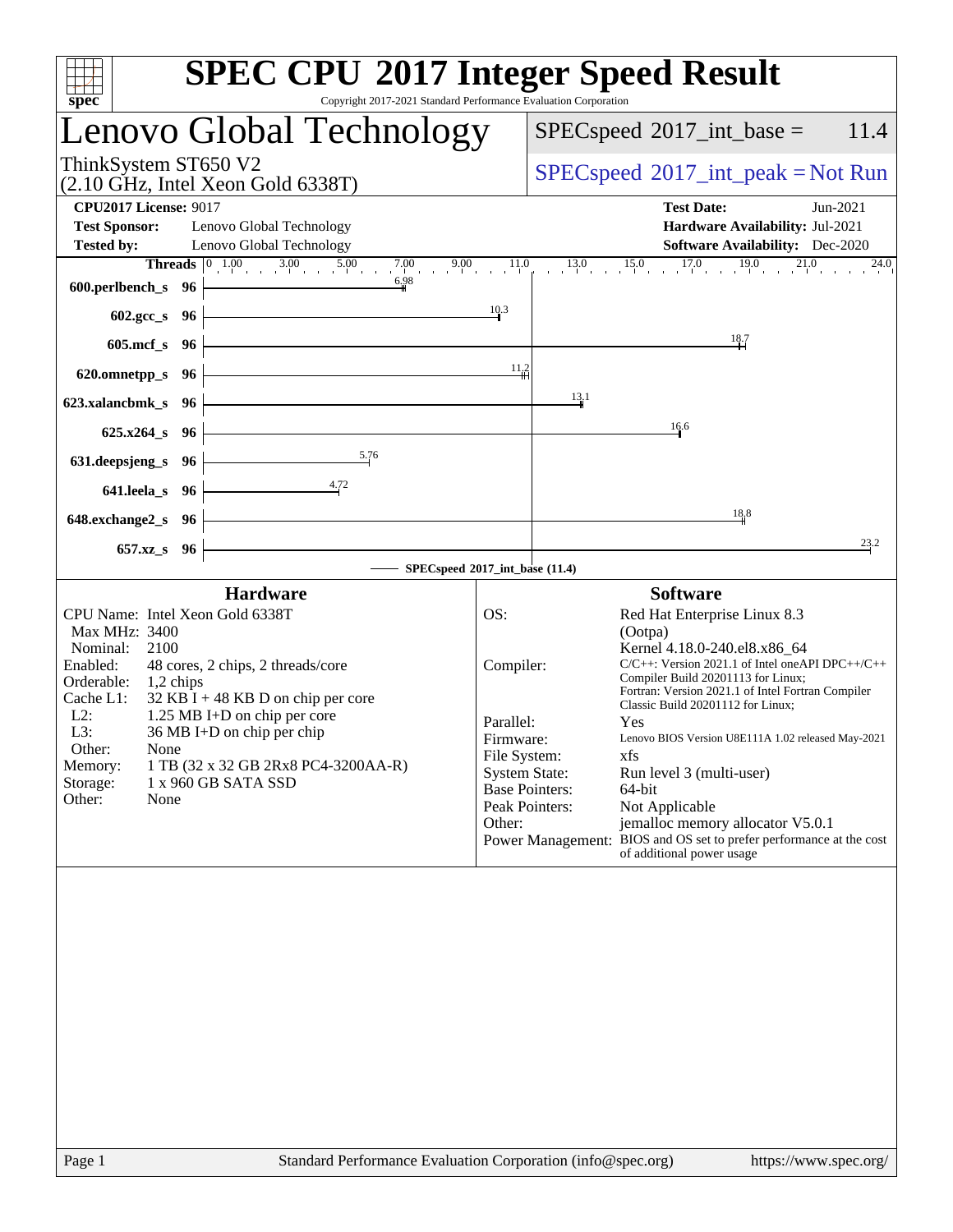

### **[SPEC CPU](http://www.spec.org/auto/cpu2017/Docs/result-fields.html#SPECCPU2017IntegerSpeedResult)[2017 Integer Speed Result](http://www.spec.org/auto/cpu2017/Docs/result-fields.html#SPECCPU2017IntegerSpeedResult)** Copyright 2017-2021 Standard Performance Evaluation Corporation

# Lenovo Global Technology

 $SPECspeed^{\circ}2017\_int\_base = 11.4$  $SPECspeed^{\circ}2017\_int\_base = 11.4$ 

ThinkSystem ST650 V2  $SPECspeed^{\circ}2017\_int\_peak = Not Run$  $SPECspeed^{\circ}2017\_int\_peak = Not Run$ 

**[Test Sponsor:](http://www.spec.org/auto/cpu2017/Docs/result-fields.html#TestSponsor)** Lenovo Global Technology **[Hardware Availability:](http://www.spec.org/auto/cpu2017/Docs/result-fields.html#HardwareAvailability)** Jul-2021 **[Tested by:](http://www.spec.org/auto/cpu2017/Docs/result-fields.html#Testedby)** Lenovo Global Technology **[Software Availability:](http://www.spec.org/auto/cpu2017/Docs/result-fields.html#SoftwareAvailability)** Dec-2020

(2.10 GHz, Intel Xeon Gold 6338T)

**[CPU2017 License:](http://www.spec.org/auto/cpu2017/Docs/result-fields.html#CPU2017License)** 9017 **[Test Date:](http://www.spec.org/auto/cpu2017/Docs/result-fields.html#TestDate)** Jun-2021

### **[Results Table](http://www.spec.org/auto/cpu2017/Docs/result-fields.html#ResultsTable)**

|                             | <b>Base</b>    |                |             |                |       | <b>Peak</b>    |       |                |                |              |                |              |                |              |
|-----------------------------|----------------|----------------|-------------|----------------|-------|----------------|-------|----------------|----------------|--------------|----------------|--------------|----------------|--------------|
| <b>Benchmark</b>            | <b>Threads</b> | <b>Seconds</b> | Ratio       | <b>Seconds</b> | Ratio | <b>Seconds</b> | Ratio | <b>Threads</b> | <b>Seconds</b> | <b>Ratio</b> | <b>Seconds</b> | <b>Ratio</b> | <b>Seconds</b> | <b>Ratio</b> |
| $600.$ perlbench_s          | 96             | 254            | 6.98        | 256            | 6.92  | 252            | 7.03  |                |                |              |                |              |                |              |
| $602.\text{gcc}\_\text{s}$  | 96             | 387            | 10.3        | 388            | 10.3  | 386            | 10.3  |                |                |              |                |              |                |              |
| $605$ .mcf s                | 96             | 253            | <u>18.7</u> | 253            | 18.6  | 250            | 18.9  |                |                |              |                |              |                |              |
| 620.omnetpp_s               | 96             | 146            | 11.2        | 144            | 11.3  | 147            | 11.1  |                |                |              |                |              |                |              |
| 623.xalancbmk s             | 96             | 108            | 13.1        | 107            | 13.2  | 108            | 13.1  |                |                |              |                |              |                |              |
| 625.x264 s                  | 96             | 106            | 16.6        | 106            | 16.6  | 107            | 16.5  |                |                |              |                |              |                |              |
| 631.deepsjeng_s             | 96             | 249            | 5.76        | 249            | 5.76  | 248            | 5.77  |                |                |              |                |              |                |              |
| 641.leela s                 | 96             | 362            | 4.72        | 362            | 4.71  | 362            | 4.72  |                |                |              |                |              |                |              |
| 648.exchange2_s             | 96             | 157            | 18.8        | 157            | 18.8  | 156            | 18.8  |                |                |              |                |              |                |              |
| $657.xz$ s                  | 96             | 266            | 23.2        | 266            | 23.2  | 266            | 23.2  |                |                |              |                |              |                |              |
| $SPECspeed*2017$ int base = |                |                | 11.4        |                |       |                |       |                |                |              |                |              |                |              |

**[SPECspeed](http://www.spec.org/auto/cpu2017/Docs/result-fields.html#SPECspeed2017intpeak)[2017\\_int\\_peak =](http://www.spec.org/auto/cpu2017/Docs/result-fields.html#SPECspeed2017intpeak) Not Run**

Results appear in the [order in which they were run.](http://www.spec.org/auto/cpu2017/Docs/result-fields.html#RunOrder) Bold underlined text [indicates a median measurement.](http://www.spec.org/auto/cpu2017/Docs/result-fields.html#Median)

### **[Operating System Notes](http://www.spec.org/auto/cpu2017/Docs/result-fields.html#OperatingSystemNotes)**

Stack size set to unlimited using "ulimit -s unlimited"

### **[Environment Variables Notes](http://www.spec.org/auto/cpu2017/Docs/result-fields.html#EnvironmentVariablesNotes)**

```
Environment variables set by runcpu before the start of the run:
KMP_AFFINITY = "granularity=fine,scatter"
LD_LIBRARY_PATH =
      "/home/cpu2017-1.1.8-ic2021.1-revB/lib/intel64:/home/cpu2017-1.1.8-ic202
      1.1-revB/je5.0.1-64"
MALLOC_CONF = "retain:true"
OMP_STACKSIZE = "192M"
```
#### **[General Notes](http://www.spec.org/auto/cpu2017/Docs/result-fields.html#GeneralNotes)**

 Binaries compiled on a system with 1x Intel Core i9-7980XE CPU + 64GB RAM memory using Redhat Enterprise Linux 8.0 Transparent Huge Pages enabled by default Prior to runcpu invocation Filesystem page cache synced and cleared with: sync; echo 3> /proc/sys/vm/drop\_caches NA: The test sponsor attests, as of date of publication, that CVE-2017-5754 (Meltdown) is mitigated in the system as tested and documented. Yes: The test sponsor attests, as of date of publication, that CVE-2017-5753 (Spectre variant 1) is mitigated in the system as tested and documented. Yes: The test sponsor attests, as of date of publication, that CVE-2017-5715 (Spectre variant 2) is mitigated in the system as tested and documented.

**(Continued on next page)**

| Page 2 | Standard Performance Evaluation Corporation (info@spec.org) | https://www.spec.org/ |
|--------|-------------------------------------------------------------|-----------------------|
|--------|-------------------------------------------------------------|-----------------------|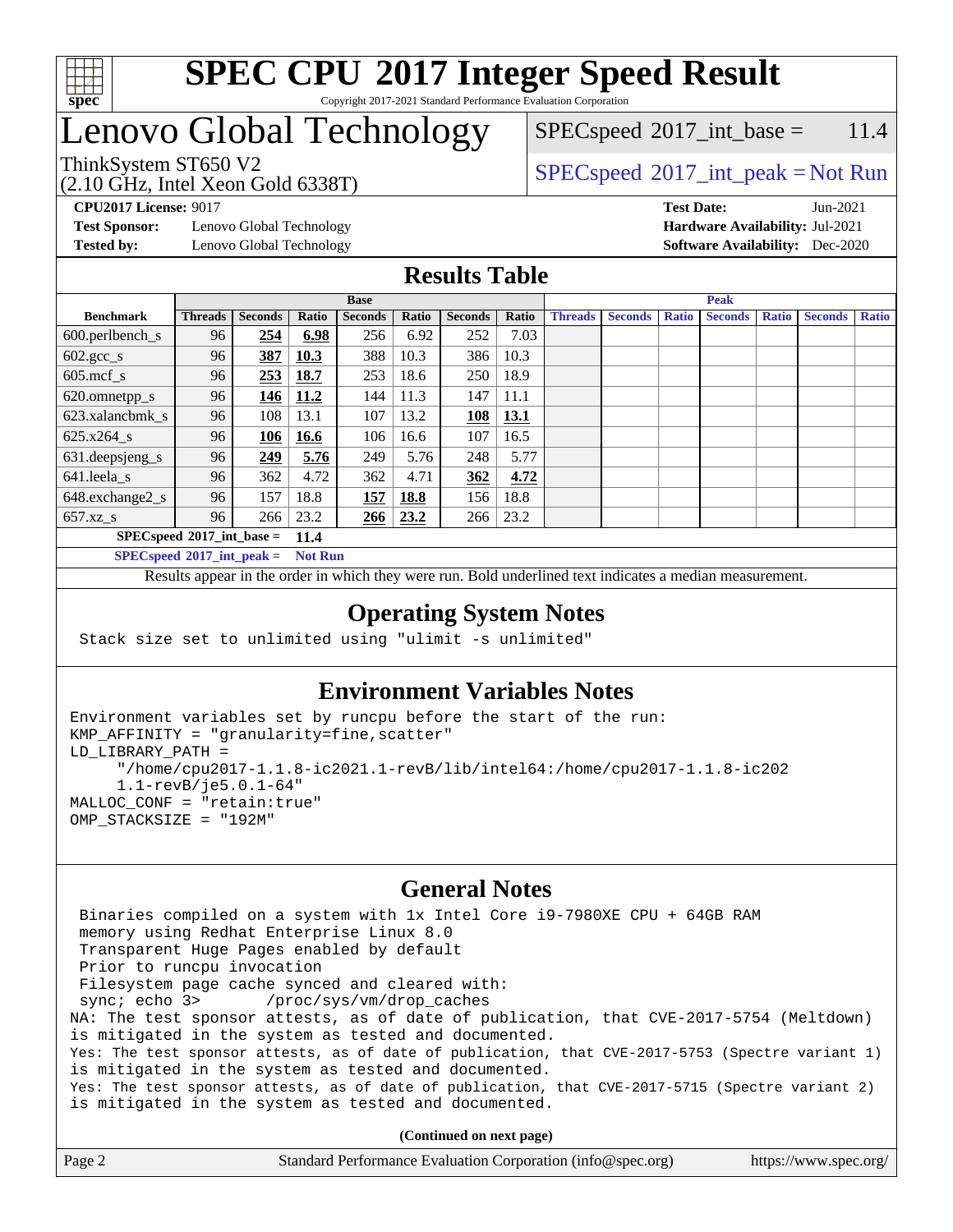

Copyright 2017-2021 Standard Performance Evaluation Corporation

# Lenovo Global Technology

 $SPECspeed^{\circ}2017\_int\_base = 11.4$  $SPECspeed^{\circ}2017\_int\_base = 11.4$ 

(2.10 GHz, Intel Xeon Gold 6338T)

ThinkSystem ST650 V2<br>  $\begin{array}{c}\n\text{SPEC speed} \textdegree 2017\_int\_peak = Not Run\n\end{array}$ 

**[CPU2017 License:](http://www.spec.org/auto/cpu2017/Docs/result-fields.html#CPU2017License)** 9017 **[Test Date:](http://www.spec.org/auto/cpu2017/Docs/result-fields.html#TestDate)** Jun-2021

**[Test Sponsor:](http://www.spec.org/auto/cpu2017/Docs/result-fields.html#TestSponsor)** Lenovo Global Technology **[Hardware Availability:](http://www.spec.org/auto/cpu2017/Docs/result-fields.html#HardwareAvailability)** Jul-2021 **[Tested by:](http://www.spec.org/auto/cpu2017/Docs/result-fields.html#Testedby)** Lenovo Global Technology **[Software Availability:](http://www.spec.org/auto/cpu2017/Docs/result-fields.html#SoftwareAvailability)** Dec-2020

### **[General Notes \(Continued\)](http://www.spec.org/auto/cpu2017/Docs/result-fields.html#GeneralNotes)**

Page 3 Standard Performance Evaluation Corporation [\(info@spec.org\)](mailto:info@spec.org) <https://www.spec.org/> jemalloc, a general purpose malloc implementation built with the RedHat Enterprise 7.5, and the system compiler gcc 4.8.5 sources available from jemalloc.net or <https://github.com/jemalloc/jemalloc/releases> **[Platform Notes](http://www.spec.org/auto/cpu2017/Docs/result-fields.html#PlatformNotes)** BIOS configuration: Choose Operating Mode set to Maximum Performance and then set it to Custom Mode C-States set to Legacy Sysinfo program /home/cpu2017-1.1.8-ic2021.1-revB/bin/sysinfo Rev: r6622 of 2021-04-07 982a61ec0915b55891ef0e16acafc64d running on localhost.localdomain Wed Jun 30 00:46:37 2021 SUT (System Under Test) info as seen by some common utilities. For more information on this section, see <https://www.spec.org/cpu2017/Docs/config.html#sysinfo> From /proc/cpuinfo model name : Intel(R) Xeon(R) Gold 6338T CPU @ 2.10GHz 2 "physical id"s (chips) 96 "processors" cores, siblings (Caution: counting these is hw and system dependent. The following excerpts from /proc/cpuinfo might not be reliable. Use with caution.) cpu cores : 24 siblings : 48 physical 0: cores 0 1 2 3 4 5 6 7 8 9 10 11 12 13 14 15 16 17 18 19 20 21 22 23 physical 1: cores 0 1 2 3 4 5 6 7 8 9 10 11 12 13 14 15 16 17 18 19 20 21 22 23 From lscpu from util-linux 2.32.1: Architecture: x86\_64 CPU op-mode(s): 32-bit, 64-bit Byte Order: Little Endian CPU(s): 96 On-line CPU(s) list: 0-95 Thread(s) per core: 2 Core(s) per socket: 24 Socket(s): 2 NUMA node(s): 2 Vendor ID: GenuineIntel CPU family: 6 Model: 106 Model name: Intel(R) Xeon(R) Gold 6338T CPU @ 2.10GHz Stepping: 6 CPU MHz: 2720.038 BogoMIPS: 4200.00 **(Continued on next page)**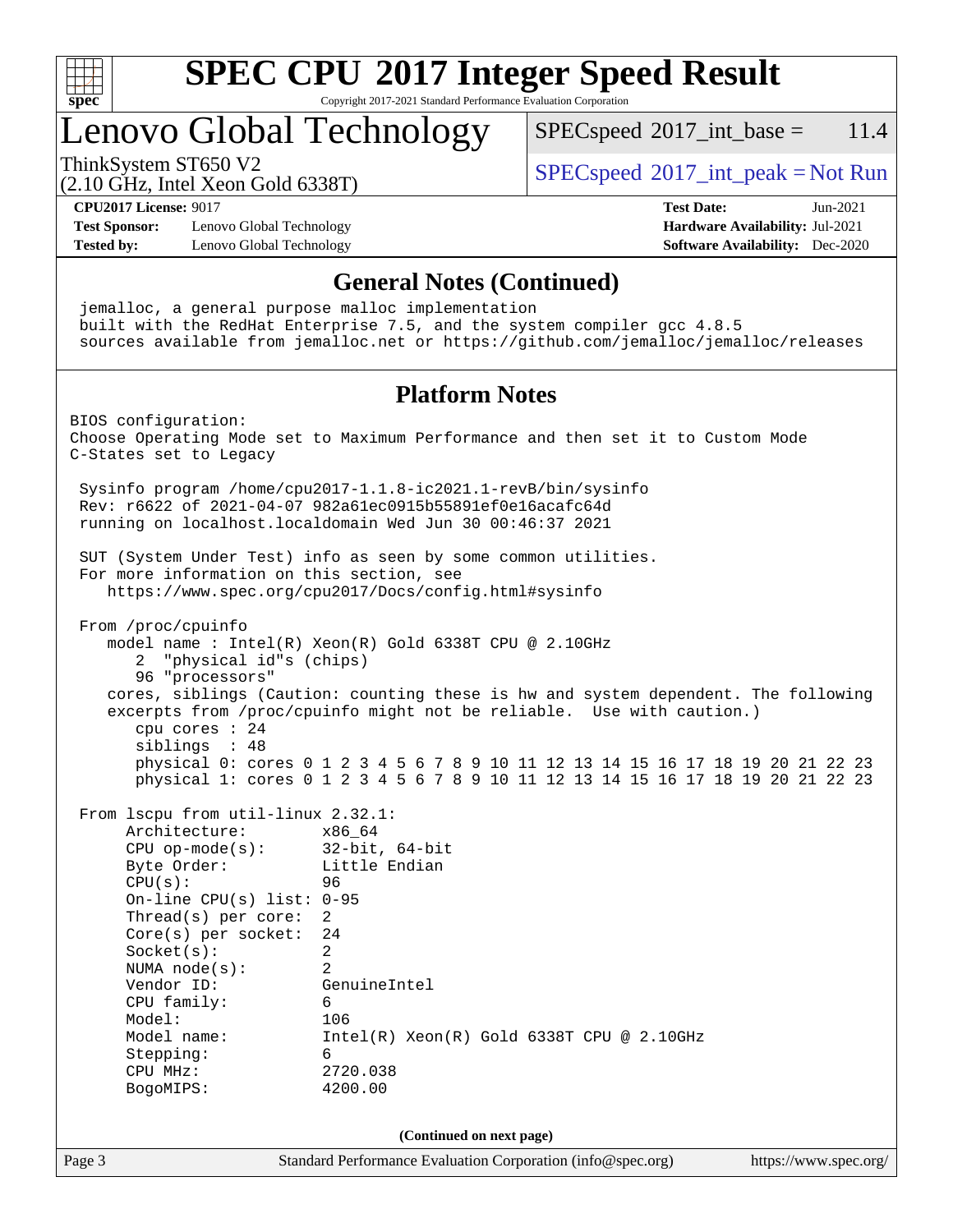

Copyright 2017-2021 Standard Performance Evaluation Corporation

Lenovo Global Technology

 $SPEC speed^{\circ}2017\_int\_base = 11.4$ 

(2.10 GHz, Intel Xeon Gold 6338T)

ThinkSystem ST650 V2  $SPECspeed^{\circ}2017\_int\_peak = Not Run$  $SPECspeed^{\circ}2017\_int\_peak = Not Run$ 

**[CPU2017 License:](http://www.spec.org/auto/cpu2017/Docs/result-fields.html#CPU2017License)** 9017 **[Test Date:](http://www.spec.org/auto/cpu2017/Docs/result-fields.html#TestDate)** Jun-2021

**[Test Sponsor:](http://www.spec.org/auto/cpu2017/Docs/result-fields.html#TestSponsor)** Lenovo Global Technology **[Hardware Availability:](http://www.spec.org/auto/cpu2017/Docs/result-fields.html#HardwareAvailability)** Jul-2021 **[Tested by:](http://www.spec.org/auto/cpu2017/Docs/result-fields.html#Testedby)** Lenovo Global Technology **[Software Availability:](http://www.spec.org/auto/cpu2017/Docs/result-fields.html#SoftwareAvailability)** Dec-2020

### **[Platform Notes \(Continued\)](http://www.spec.org/auto/cpu2017/Docs/result-fields.html#PlatformNotes)**

| Virtualization:         | $VT - x$           |
|-------------------------|--------------------|
| $L1d$ cache:            | 48K                |
| Lli cache:              | 32K                |
| $L2$ cache:             | 1280K              |
| $L3$ cache:             | 36864K             |
| NUMA $node0$ $CPU(s)$ : | $0 - 23.48 - 71$   |
| NUMA $node1$ $CPU(s)$ : | $24 - 47, 72 - 95$ |
| $Fla$ as:               | fpu vme de pa      |

e de pse tsc msr pae mce cx8 apic sep mtrr pge mca cmov pat pse36 clflush dts acpi mmx fxsr sse sse2 ss ht tm pbe syscall nx pdpe1gb rdtscp lm constant\_tsc art arch\_perfmon pebs bts rep\_good nopl xtopology nonstop\_tsc cpuid aperfmperf pni pclmulqdq dtes64 monitor ds\_cpl vmx smx est tm2 ssse3 sdbg fma cx16 xtpr pdcm pcid dca sse4\_1 sse4\_2 x2apic movbe popcnt tsc\_deadline\_timer aes xsave avx f16c rdrand lahf\_lm abm 3dnowprefetch cpuid\_fault epb cat\_l3 invpcid\_single intel\_ppin ssbd mba ibrs ibpb stibp ibrs\_enhanced tpr\_shadow vnmi flexpriority ept vpid ept\_ad fsgsbase tsc\_adjust bmi1 hle avx2 smep bmi2 erms invpcid cqm rdt\_a avx512f avx512dq rdseed adx smap avx512ifma clflushopt clwb intel\_pt avx512cd sha\_ni avx512bw avx512vl xsaveopt xsavec xgetbv1 xsaves cqm\_llc cqm\_occup\_llc cqm\_mbm\_total cqm\_mbm\_local split\_lock\_detect wbnoinvd dtherm ida arat pln pts avx512vbmi umip pku ospke avx512\_vbmi2 gfni vaes vpclmulqdq avx512\_vnni avx512\_bitalg tme avx512\_vpopcntdq la57 rdpid md\_clear pconfig flush\_l1d arch\_capabilities

```
 /proc/cpuinfo cache data
    cache size : 36864 KB
```
From numactl --hardware WARNING: a numactl 'node' might or might not correspond to a physical chip. available: 2 nodes (0-1) node 0 cpus: 0 1 2 3 4 5 6 7 8 9 10 11 12 13 14 15 16 17 18 19 20 21 22 23 48 49 50 51 52 53 54 55 56 57 58 59 60 61 62 63 64 65 66 67 68 69 70 71 node 0 size: 485355 MB node 0 free: 515003 MB node 1 cpus: 24 25 26 27 28 29 30 31 32 33 34 35 36 37 38 39 40 41 42 43 44 45 46 47 72 73 74 75 76 77 78 79 80 81 82 83 84 85 86 87 88 89 90 91 92 93 94 95 node 1 size: 483484 MB node 1 free: 515205 MB node distances: node 0 1  $0: 10 20$  1: 20 10 From /proc/meminfo MemTotal: 1056481808 kB HugePages\_Total: 0 Hugepagesize: 2048 kB

 /sbin/tuned-adm active Current active profile: balanced

**(Continued on next page)**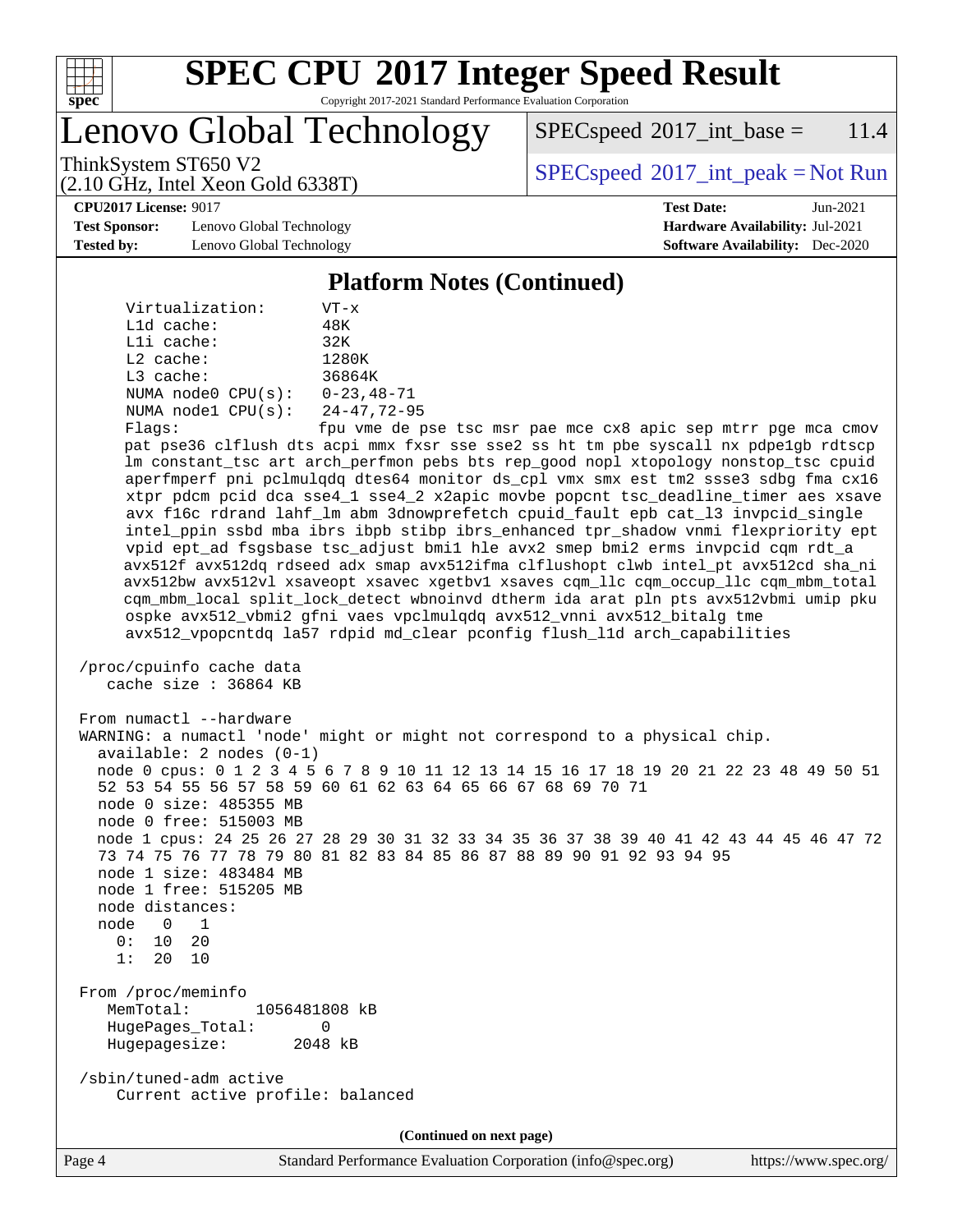

Copyright 2017-2021 Standard Performance Evaluation Corporation

# Lenovo Global Technology

 $SPECspeed^{\circ}2017\_int\_base = 11.4$  $SPECspeed^{\circ}2017\_int\_base = 11.4$ 

(2.10 GHz, Intel Xeon Gold 6338T)

ThinkSystem ST650 V2<br>  $\begin{array}{c}\n\text{SPEC speed} \text{°2017\_int\_peak} = \text{Not Run} \\
\text{SPEC speed} \text{°2017\_int\_peak} = \text{Not Run} \\
\end{array}$ 

**[Test Sponsor:](http://www.spec.org/auto/cpu2017/Docs/result-fields.html#TestSponsor)** Lenovo Global Technology **[Hardware Availability:](http://www.spec.org/auto/cpu2017/Docs/result-fields.html#HardwareAvailability)** Jul-2021 **[Tested by:](http://www.spec.org/auto/cpu2017/Docs/result-fields.html#Testedby)** Lenovo Global Technology **[Software Availability:](http://www.spec.org/auto/cpu2017/Docs/result-fields.html#SoftwareAvailability)** Dec-2020

**[CPU2017 License:](http://www.spec.org/auto/cpu2017/Docs/result-fields.html#CPU2017License)** 9017 **[Test Date:](http://www.spec.org/auto/cpu2017/Docs/result-fields.html#TestDate)** Jun-2021

### **[Platform Notes \(Continued\)](http://www.spec.org/auto/cpu2017/Docs/result-fields.html#PlatformNotes)**

Page 5 Standard Performance Evaluation Corporation [\(info@spec.org\)](mailto:info@spec.org) <https://www.spec.org/> From /etc/\*release\* /etc/\*version\* os-release: NAME="Red Hat Enterprise Linux" VERSION="8.3 (Ootpa)" ID="rhel" ID\_LIKE="fedora" VERSION\_ID="8.3" PLATFORM\_ID="platform:el8" PRETTY\_NAME="Red Hat Enterprise Linux 8.3 (Ootpa)" ANSI\_COLOR="0;31" redhat-release: Red Hat Enterprise Linux release 8.3 (Ootpa) system-release: Red Hat Enterprise Linux release 8.3 (Ootpa) system-release-cpe: cpe:/o:redhat:enterprise\_linux:8.3:ga uname -a: Linux localhost.localdomain 4.18.0-240.el8.x86\_64 #1 SMP Wed Sep 23 05:13:10 EDT 2020 x86\_64 x86\_64 x86\_64 GNU/Linux Kernel self-reported vulnerability status: CVE-2018-12207 (iTLB Multihit): Not affected CVE-2018-3620 (L1 Terminal Fault): Not affected Microarchitectural Data Sampling: Not affected CVE-2017-5754 (Meltdown): Not affected CVE-2018-3639 (Speculative Store Bypass): Mitigation: Speculative Store Bypass disabled via prctl and seccompany and the contract of the contract of the contract of the second seconds of the contract of the contract of the contract of the contract of the contract of the contract of the contract of the contract of the contr CVE-2017-5753 (Spectre variant 1): Mitigation: usercopy/swapgs barriers and \_\_user pointer sanitization CVE-2017-5715 (Spectre variant 2): Mitigation: Enhanced IBRS, IBPB: conditional, RSB filling CVE-2020-0543 (Special Register Buffer Data Sampling): Not affected CVE-2019-11135 (TSX Asynchronous Abort): Not affected run-level 3 Jun 30 00:45 SPEC is set to: /home/cpu2017-1.1.8-ic2021.1-revB Filesystem Type Size Used Avail Use% Mounted on /dev/sda4 xfs 818G 108G 710G 14% /home From /sys/devices/virtual/dmi/id Vendor: Lenovo Product: ThinkSystem ST650V2 Product Family: ThinkSystem Serial: 1234567890 **(Continued on next page)**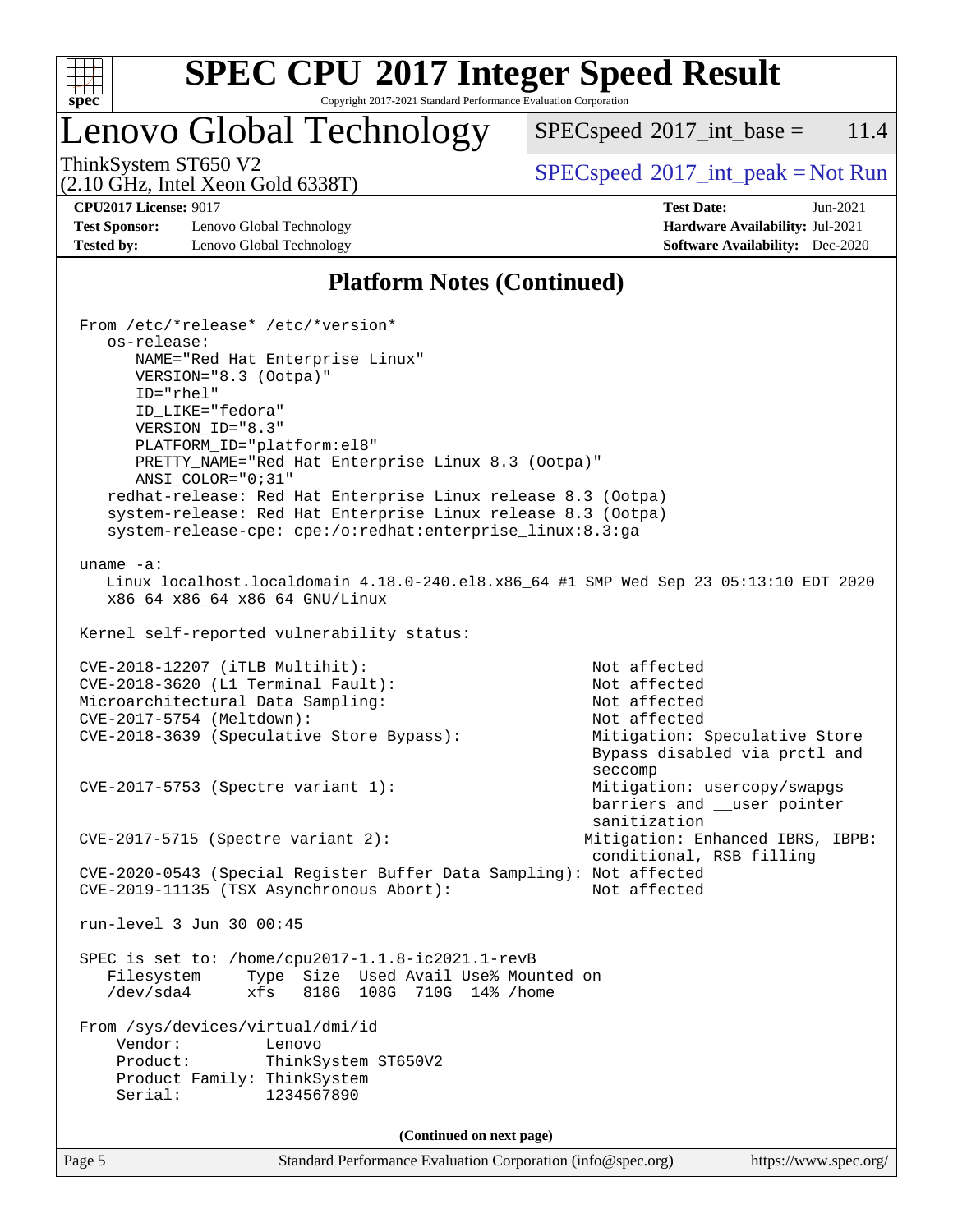| s<br>ť<br>۱, |  |  |  |  |  |
|--------------|--|--|--|--|--|

Copyright 2017-2021 Standard Performance Evaluation Corporation

# Lenovo Global Technology

ThinkSystem ST650 V2<br>  $\begin{array}{c} \text{SPEC speed} \textdegree 2017\_int\_peak = Not Run \end{array}$ 

 $SPECspeed^{\circ}2017\_int\_base = 11.4$  $SPECspeed^{\circ}2017\_int\_base = 11.4$ 

#### (2.10 GHz, Intel Xeon Gold 6338T)

**[CPU2017 License:](http://www.spec.org/auto/cpu2017/Docs/result-fields.html#CPU2017License)** 9017 **[Test Date:](http://www.spec.org/auto/cpu2017/Docs/result-fields.html#TestDate)** Jun-2021

**[Test Sponsor:](http://www.spec.org/auto/cpu2017/Docs/result-fields.html#TestSponsor)** Lenovo Global Technology **[Hardware Availability:](http://www.spec.org/auto/cpu2017/Docs/result-fields.html#HardwareAvailability)** Jul-2021 **[Tested by:](http://www.spec.org/auto/cpu2017/Docs/result-fields.html#Testedby)** Lenovo Global Technology **[Software Availability:](http://www.spec.org/auto/cpu2017/Docs/result-fields.html#SoftwareAvailability)** Dec-2020

### **[Platform Notes \(Continued\)](http://www.spec.org/auto/cpu2017/Docs/result-fields.html#PlatformNotes)**

 Additional information from dmidecode 3.2 follows. WARNING: Use caution when you interpret this section. The 'dmidecode' program reads system data which is "intended to allow hardware to be accurately determined", but the intent may not be met, as there are frequent changes to hardware, firmware, and the "DMTF SMBIOS" standard. Memory:

32x Samsung M393A4G43AB3-CWE 32 GB 2 rank 3200

BIOS:

| BIOS Vendor:            | Lenovo       |
|-------------------------|--------------|
| BIOS Version:           | U8E111A-1.02 |
| BIOS Date:              | 05/07/2021   |
| BIOS Revision:          | 1.2          |
| Firmware Revision: 1.40 |              |

(End of data from sysinfo program)

### **[Compiler Version Notes](http://www.spec.org/auto/cpu2017/Docs/result-fields.html#CompilerVersionNotes)**

| C     | 600.perlbench_s(base) 602.gcc_s(base) 605.mcf_s(base)<br>$625.x264_s(base) 657.xz_s(base)$                                                                                                        |
|-------|---------------------------------------------------------------------------------------------------------------------------------------------------------------------------------------------------|
|       | Intel(R) oneAPI DPC++/C++ Compiler for applications running on Intel(R) $64$ ,<br>Version 2021.1 Build 20201113<br>Copyright (C) 1985-2020 Intel Corporation. All rights reserved.                |
|       |                                                                                                                                                                                                   |
| $C++$ | $620$ .omnetpp $s(base)$ 623.xalancbmk $s(base)$ 631.deepsjeng $s(base)$<br>$641.$ leela $s$ (base)                                                                                               |
|       | Intel(R) oneAPI DPC++/C++ Compiler for applications running on Intel(R) $64$ ,<br>Version 2021.1 Build 20201113<br>Copyright (C) 1985-2020 Intel Corporation. All rights reserved.                |
|       |                                                                                                                                                                                                   |
|       | Fortran   $648$ . exchange2 $s$ (base)                                                                                                                                                            |
|       | Intel(R) Fortran Intel(R) 64 Compiler Classic for applications running on<br>Intel(R) 64, Version 2021.1 Build 20201112 000000<br>Copyright (C) 1985-2020 Intel Corporation. All rights reserved. |
|       |                                                                                                                                                                                                   |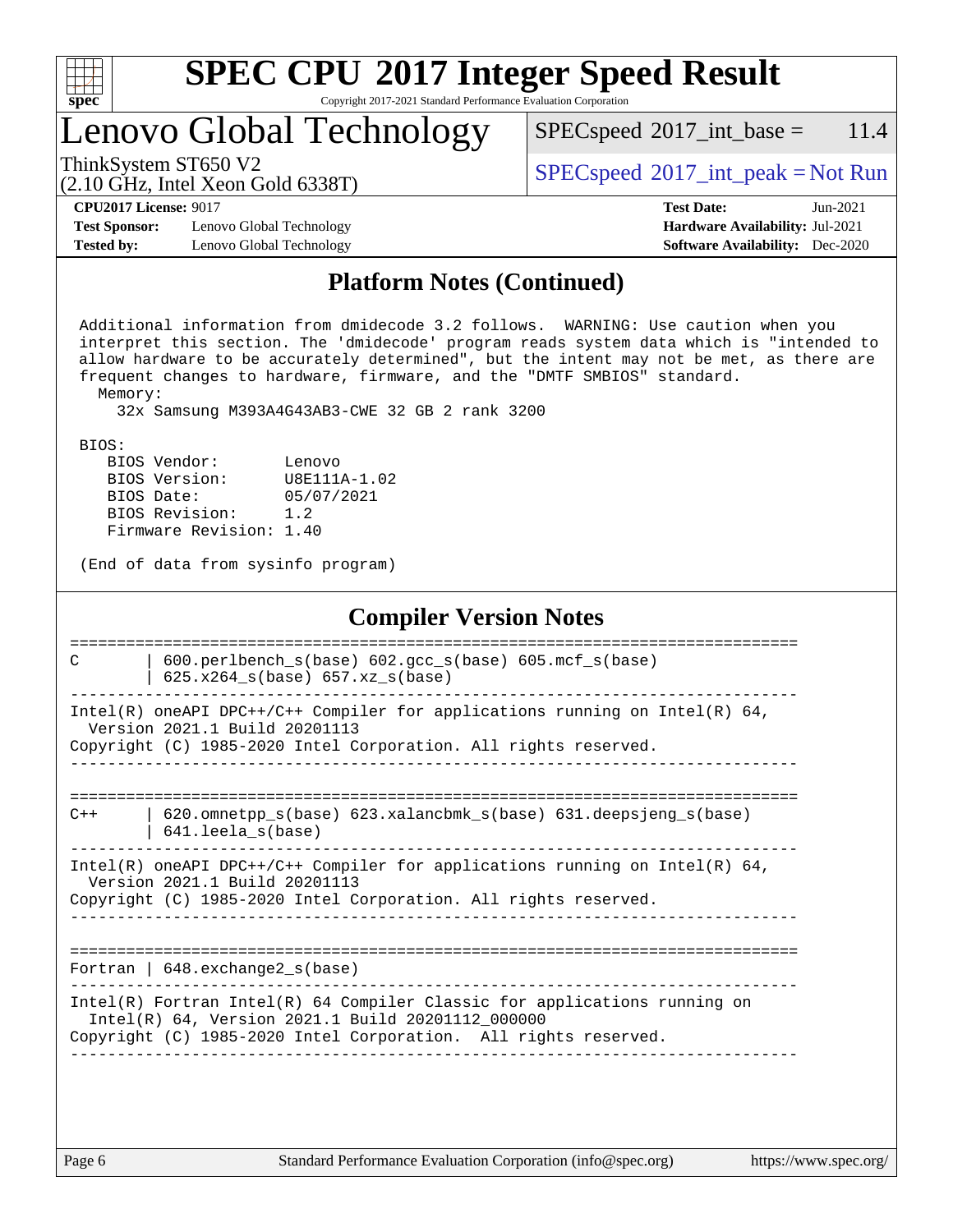

#### **[SPEC CPU](http://www.spec.org/auto/cpu2017/Docs/result-fields.html#SPECCPU2017IntegerSpeedResult)[2017 Integer Speed Result](http://www.spec.org/auto/cpu2017/Docs/result-fields.html#SPECCPU2017IntegerSpeedResult)** Copyright 2017-2021 Standard Performance Evaluation Corporation

# Lenovo Global Technology

 $SPEC speed^{\circ}2017\_int\_base = 11.4$ 

(2.10 GHz, Intel Xeon Gold 6338T)

ThinkSystem ST650 V2  $SPECspeed^{\circ}2017\_int\_peak = Not Run$  $SPECspeed^{\circ}2017\_int\_peak = Not Run$ 

**[Test Sponsor:](http://www.spec.org/auto/cpu2017/Docs/result-fields.html#TestSponsor)** Lenovo Global Technology **[Hardware Availability:](http://www.spec.org/auto/cpu2017/Docs/result-fields.html#HardwareAvailability)** Jul-2021 **[Tested by:](http://www.spec.org/auto/cpu2017/Docs/result-fields.html#Testedby)** Lenovo Global Technology **[Software Availability:](http://www.spec.org/auto/cpu2017/Docs/result-fields.html#SoftwareAvailability)** Dec-2020

**[CPU2017 License:](http://www.spec.org/auto/cpu2017/Docs/result-fields.html#CPU2017License)** 9017 **[Test Date:](http://www.spec.org/auto/cpu2017/Docs/result-fields.html#TestDate)** Jun-2021

### **[Base Compiler Invocation](http://www.spec.org/auto/cpu2017/Docs/result-fields.html#BaseCompilerInvocation)**

[C benchmarks:](http://www.spec.org/auto/cpu2017/Docs/result-fields.html#Cbenchmarks)

[icx](http://www.spec.org/cpu2017/results/res2021q3/cpu2017-20210705-27879.flags.html#user_CCbase_intel_icx_fe2d28d19ae2a5db7c42fe0f2a2aed77cb715edd4aeb23434404a8be6683fe239869bb6ca8154ca98265c2e3b9226a719a0efe2953a4a7018c379b7010ccf087)

[C++ benchmarks](http://www.spec.org/auto/cpu2017/Docs/result-fields.html#CXXbenchmarks): [icpx](http://www.spec.org/cpu2017/results/res2021q3/cpu2017-20210705-27879.flags.html#user_CXXbase_intel_icpx_1e918ed14c436bf4b9b7c8bcdd51d4539fc71b3df010bd1e9f8732d9c34c2b2914e48204a846820f3c0ebb4095dea797a5c30b458ac0b6dffac65d78f781f5ca)

[Fortran benchmarks:](http://www.spec.org/auto/cpu2017/Docs/result-fields.html#Fortranbenchmarks) [ifort](http://www.spec.org/cpu2017/results/res2021q3/cpu2017-20210705-27879.flags.html#user_FCbase_intel_ifort_8111460550e3ca792625aed983ce982f94888b8b503583aa7ba2b8303487b4d8a21a13e7191a45c5fd58ff318f48f9492884d4413fa793fd88dd292cad7027ca)

### **[Base Portability Flags](http://www.spec.org/auto/cpu2017/Docs/result-fields.html#BasePortabilityFlags)**

 600.perlbench\_s: [-DSPEC\\_LP64](http://www.spec.org/cpu2017/results/res2021q3/cpu2017-20210705-27879.flags.html#b600.perlbench_s_basePORTABILITY_DSPEC_LP64) [-DSPEC\\_LINUX\\_X64](http://www.spec.org/cpu2017/results/res2021q3/cpu2017-20210705-27879.flags.html#b600.perlbench_s_baseCPORTABILITY_DSPEC_LINUX_X64) 602.gcc\_s: [-DSPEC\\_LP64](http://www.spec.org/cpu2017/results/res2021q3/cpu2017-20210705-27879.flags.html#suite_basePORTABILITY602_gcc_s_DSPEC_LP64) 605.mcf\_s: [-DSPEC\\_LP64](http://www.spec.org/cpu2017/results/res2021q3/cpu2017-20210705-27879.flags.html#suite_basePORTABILITY605_mcf_s_DSPEC_LP64) 620.omnetpp\_s: [-DSPEC\\_LP64](http://www.spec.org/cpu2017/results/res2021q3/cpu2017-20210705-27879.flags.html#suite_basePORTABILITY620_omnetpp_s_DSPEC_LP64) 623.xalancbmk\_s: [-DSPEC\\_LP64](http://www.spec.org/cpu2017/results/res2021q3/cpu2017-20210705-27879.flags.html#suite_basePORTABILITY623_xalancbmk_s_DSPEC_LP64) [-DSPEC\\_LINUX](http://www.spec.org/cpu2017/results/res2021q3/cpu2017-20210705-27879.flags.html#b623.xalancbmk_s_baseCXXPORTABILITY_DSPEC_LINUX) 625.x264\_s: [-DSPEC\\_LP64](http://www.spec.org/cpu2017/results/res2021q3/cpu2017-20210705-27879.flags.html#suite_basePORTABILITY625_x264_s_DSPEC_LP64) 631.deepsjeng\_s: [-DSPEC\\_LP64](http://www.spec.org/cpu2017/results/res2021q3/cpu2017-20210705-27879.flags.html#suite_basePORTABILITY631_deepsjeng_s_DSPEC_LP64) 641.leela\_s: [-DSPEC\\_LP64](http://www.spec.org/cpu2017/results/res2021q3/cpu2017-20210705-27879.flags.html#suite_basePORTABILITY641_leela_s_DSPEC_LP64) 648.exchange2\_s: [-DSPEC\\_LP64](http://www.spec.org/cpu2017/results/res2021q3/cpu2017-20210705-27879.flags.html#suite_basePORTABILITY648_exchange2_s_DSPEC_LP64) 657.xz\_s: [-DSPEC\\_LP64](http://www.spec.org/cpu2017/results/res2021q3/cpu2017-20210705-27879.flags.html#suite_basePORTABILITY657_xz_s_DSPEC_LP64)

## **[Base Optimization Flags](http://www.spec.org/auto/cpu2017/Docs/result-fields.html#BaseOptimizationFlags)**

[C benchmarks](http://www.spec.org/auto/cpu2017/Docs/result-fields.html#Cbenchmarks):

[-DSPEC\\_OPENMP](http://www.spec.org/cpu2017/results/res2021q3/cpu2017-20210705-27879.flags.html#suite_CCbase_DSPEC_OPENMP) [-std=c11](http://www.spec.org/cpu2017/results/res2021q3/cpu2017-20210705-27879.flags.html#user_CCbase_std-icc-std_0e1c27790398a4642dfca32ffe6c27b5796f9c2d2676156f2e42c9c44eaad0c049b1cdb667a270c34d979996257aeb8fc440bfb01818dbc9357bd9d174cb8524) [-m64](http://www.spec.org/cpu2017/results/res2021q3/cpu2017-20210705-27879.flags.html#user_CCbase_m64-icc) [-fiopenmp](http://www.spec.org/cpu2017/results/res2021q3/cpu2017-20210705-27879.flags.html#user_CCbase_fiopenmp_4cde26b3fcccd23bd0bb70af4efc204325d72839eefa1147e34201101709f20b3deb62aad96701dea148529bf4ca48c90b72f3bf837ca148e297cf8a0ba6feb7) [-Wl,-z,muldefs](http://www.spec.org/cpu2017/results/res2021q3/cpu2017-20210705-27879.flags.html#user_CCbase_link_force_multiple1_b4cbdb97b34bdee9ceefcfe54f4c8ea74255f0b02a4b23e853cdb0e18eb4525ac79b5a88067c842dd0ee6996c24547a27a4b99331201badda8798ef8a743f577) [-xCORE-AVX512](http://www.spec.org/cpu2017/results/res2021q3/cpu2017-20210705-27879.flags.html#user_CCbase_f-xCORE-AVX512) [-O3](http://www.spec.org/cpu2017/results/res2021q3/cpu2017-20210705-27879.flags.html#user_CCbase_f-O3) [-ffast-math](http://www.spec.org/cpu2017/results/res2021q3/cpu2017-20210705-27879.flags.html#user_CCbase_f-ffast-math) [-flto](http://www.spec.org/cpu2017/results/res2021q3/cpu2017-20210705-27879.flags.html#user_CCbase_f-flto) [-mfpmath=sse](http://www.spec.org/cpu2017/results/res2021q3/cpu2017-20210705-27879.flags.html#user_CCbase_f-mfpmath_70eb8fac26bde974f8ab713bc9086c5621c0b8d2f6c86f38af0bd7062540daf19db5f3a066d8c6684be05d84c9b6322eb3b5be6619d967835195b93d6c02afa1) [-funroll-loops](http://www.spec.org/cpu2017/results/res2021q3/cpu2017-20210705-27879.flags.html#user_CCbase_f-funroll-loops) [-qopt-mem-layout-trans=4](http://www.spec.org/cpu2017/results/res2021q3/cpu2017-20210705-27879.flags.html#user_CCbase_f-qopt-mem-layout-trans_fa39e755916c150a61361b7846f310bcdf6f04e385ef281cadf3647acec3f0ae266d1a1d22d972a7087a248fd4e6ca390a3634700869573d231a252c784941a8) [-mbranches-within-32B-boundaries](http://www.spec.org/cpu2017/results/res2021q3/cpu2017-20210705-27879.flags.html#user_CCbase_f-mbranches-within-32B-boundaries) [-L/usr/local/jemalloc64-5.0.1/lib](http://www.spec.org/cpu2017/results/res2021q3/cpu2017-20210705-27879.flags.html#user_CCbase_jemalloc_link_path64_1_cc289568b1a6c0fd3b62c91b824c27fcb5af5e8098e6ad028160d21144ef1b8aef3170d2acf0bee98a8da324cfe4f67d0a3d0c4cc4673d993d694dc2a0df248b) [-ljemalloc](http://www.spec.org/cpu2017/results/res2021q3/cpu2017-20210705-27879.flags.html#user_CCbase_jemalloc_link_lib_d1249b907c500fa1c0672f44f562e3d0f79738ae9e3c4a9c376d49f265a04b9c99b167ecedbf6711b3085be911c67ff61f150a17b3472be731631ba4d0471706)

[C++ benchmarks:](http://www.spec.org/auto/cpu2017/Docs/result-fields.html#CXXbenchmarks)

[-DSPEC\\_OPENMP](http://www.spec.org/cpu2017/results/res2021q3/cpu2017-20210705-27879.flags.html#suite_CXXbase_DSPEC_OPENMP) [-m64](http://www.spec.org/cpu2017/results/res2021q3/cpu2017-20210705-27879.flags.html#user_CXXbase_m64-icc) [-Wl,-z,muldefs](http://www.spec.org/cpu2017/results/res2021q3/cpu2017-20210705-27879.flags.html#user_CXXbase_link_force_multiple1_b4cbdb97b34bdee9ceefcfe54f4c8ea74255f0b02a4b23e853cdb0e18eb4525ac79b5a88067c842dd0ee6996c24547a27a4b99331201badda8798ef8a743f577) [-xCORE-AVX512](http://www.spec.org/cpu2017/results/res2021q3/cpu2017-20210705-27879.flags.html#user_CXXbase_f-xCORE-AVX512) [-O3](http://www.spec.org/cpu2017/results/res2021q3/cpu2017-20210705-27879.flags.html#user_CXXbase_f-O3) [-ffast-math](http://www.spec.org/cpu2017/results/res2021q3/cpu2017-20210705-27879.flags.html#user_CXXbase_f-ffast-math) [-flto](http://www.spec.org/cpu2017/results/res2021q3/cpu2017-20210705-27879.flags.html#user_CXXbase_f-flto) [-mfpmath=sse](http://www.spec.org/cpu2017/results/res2021q3/cpu2017-20210705-27879.flags.html#user_CXXbase_f-mfpmath_70eb8fac26bde974f8ab713bc9086c5621c0b8d2f6c86f38af0bd7062540daf19db5f3a066d8c6684be05d84c9b6322eb3b5be6619d967835195b93d6c02afa1) [-funroll-loops](http://www.spec.org/cpu2017/results/res2021q3/cpu2017-20210705-27879.flags.html#user_CXXbase_f-funroll-loops) [-qopt-mem-layout-trans=4](http://www.spec.org/cpu2017/results/res2021q3/cpu2017-20210705-27879.flags.html#user_CXXbase_f-qopt-mem-layout-trans_fa39e755916c150a61361b7846f310bcdf6f04e385ef281cadf3647acec3f0ae266d1a1d22d972a7087a248fd4e6ca390a3634700869573d231a252c784941a8) [-mbranches-within-32B-boundaries](http://www.spec.org/cpu2017/results/res2021q3/cpu2017-20210705-27879.flags.html#user_CXXbase_f-mbranches-within-32B-boundaries) [-L/opt/intel/oneapi/compiler/2021.1.1/linux/compiler/lib/intel64\\_lin/](http://www.spec.org/cpu2017/results/res2021q3/cpu2017-20210705-27879.flags.html#user_CXXbase_linkpath_765a8c93c4ea33dfc565a33ecb48f4f7d02a6338709b3b362f341eb203a06426ce1d12ded4c7809f6ab6cf0e9f5515cffeb4efc405b63f85dc27a83bbbdeb3a3) [-lqkmalloc](http://www.spec.org/cpu2017/results/res2021q3/cpu2017-20210705-27879.flags.html#user_CXXbase_qkmalloc_link_lib_79a818439969f771c6bc311cfd333c00fc099dad35c030f5aab9dda831713d2015205805422f83de8875488a2991c0a156aaa600e1f9138f8fc37004abc96dc5)

[Fortran benchmarks](http://www.spec.org/auto/cpu2017/Docs/result-fields.html#Fortranbenchmarks):

```
-m64 -xCORE-AVX512 -O3 -ipo -no-prec-div -qopt-mem-layout-trans=4
-nostandard-realloc-lhs -align array32byte -auto
-mbranches-within-32B-boundaries
```